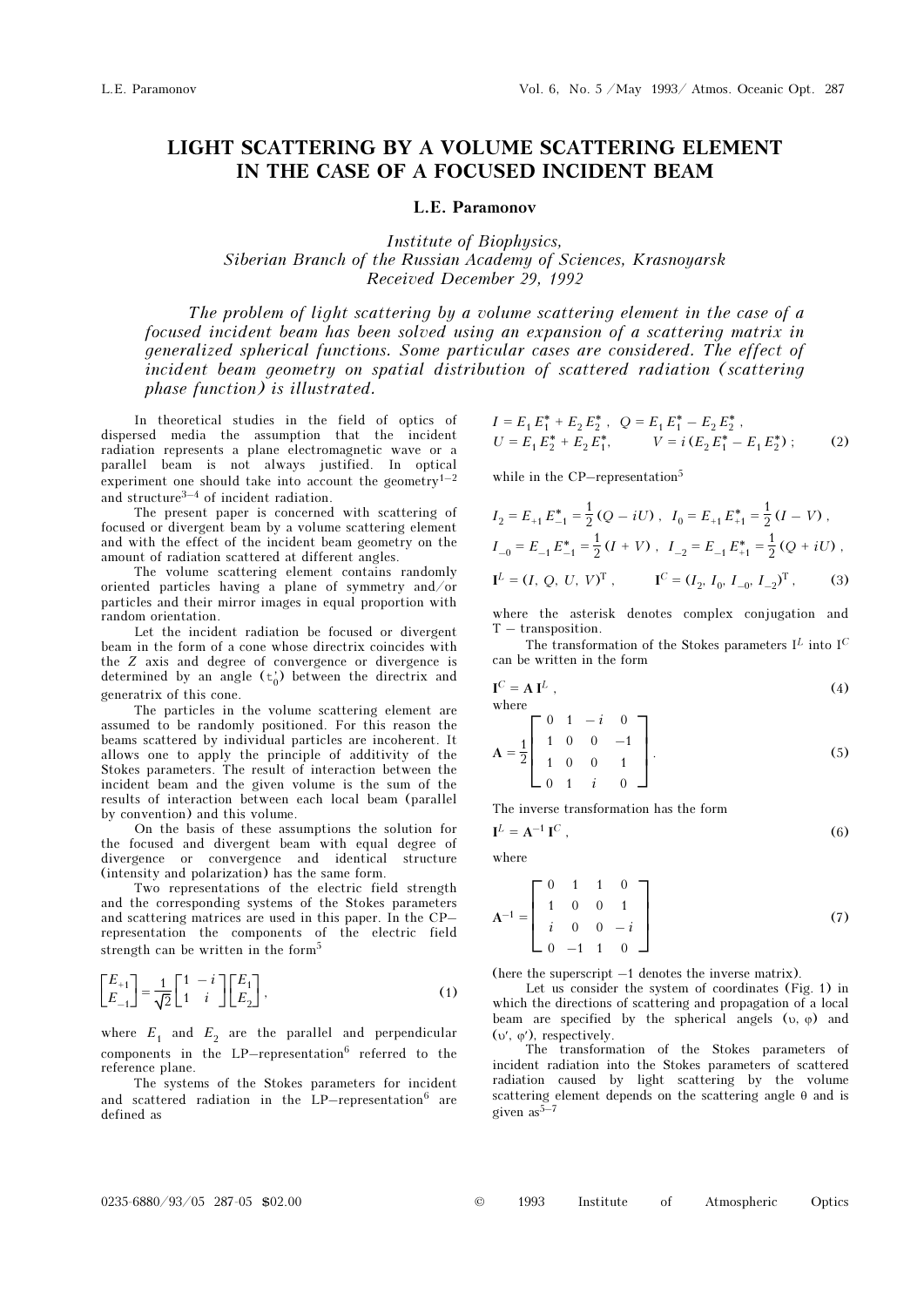where r is the distance to the observation point,  $\mathbf{I}_{\text{sc}}^{C, L}$  and  $\mathbf{I}_{\text{i}}^{C, L}$ are the Stokes parameters of scattered and incident radiation referred to the scattering plane containing the directions of propagation of the incident beam and scattered radiation.

Using Eq. (6), it is possible to derive the relations between the scattering matrices of Eq. (8)

$$
\mathbf{Z}^C(\theta) = \mathbf{A} \mathbf{Z}^L(\theta) \mathbf{A}^{-1} \tag{9}
$$

Let us define

$$
\mathbf{F}^{C,\ L}(\theta) = \frac{4\pi}{C_{\rm scat}} \mathbf{Z}^{C,\ L}(\theta) \,, \tag{10}
$$

where

$$
C_{\text{scat}} = \int_{4\pi} Z_{11}^L(\theta) \, d\Omega \,, \tag{11}
$$

 $F_{11}^L(\theta)$  is the scattering phase function which satisfies the normalization condition

$$
\frac{1}{4\pi} \int_{4\pi} F_{11}^L(\theta) d\Omega = 1.
$$
 (12)

For the given volume scattering element the scattering matrix in the LP–representation has the form<sup>7</sup>

$$
\mathbf{F}^{L} = \begin{bmatrix} a_{1}(\theta) & b_{1}(q) & 0 & 0 \\ b_{1}(\theta) & a_{2}(\theta) & 0 & 0 \\ 0 & 0 & a_{3}(\theta) & b_{2}(\theta) \\ 0 & 0 & -b_{2}(\theta) & a_{4}(\theta) \end{bmatrix},
$$
(13)

and in the CP–representation<sup>5,8–10</sup> according to Eq. (9) it has the form

$$
\mathbf{F}^C = \{F_{mn}^C\} = \frac{1}{2} \begin{bmatrix} a_2 + a_3 & b_1 + ib_2 & b_1 - ib_2 & a_2 - a_3 \\ b_1 + ib_2 & a_1 + a_4 & a_1 - a_4 & b_1 - ib_2 \\ b_1 - ib_2 & a_1 - a_4 & a_1 + a_4 & b_1 + ib_2 \\ a_2 + a_3 & b_1 - ib_2 & b_1 + ib_2 & a_2 + a_3 \end{bmatrix}, \quad (14)
$$

 $m, n = 2, 0, -0, -2.$ 

Following Refs. 5 and 8, the elements of the scattering matrix given by Eq. (14) are expanded into a series in generalized spherical functions<sup>11</sup>

$$
F_{m n}^{C} = \sum_{s=s m}^{\infty} g_{m n}^{s} P_{m n}^{s}(\cos \theta) , m, n = 2, 0, -0, -2 ,
$$
  

$$
s m = \max(|m|, |n|) .
$$
 (15)

The coefficients of expansion possess the following properties of symmetry5:

$$
g_{m n}^s = g_{n m}^s = g_{-m-n}^s, \ g_{20}^s = g_{2-0}^{*^*}, \tag{16}
$$

where  $g_{m n}^s$  and  $g_{m-n}^s$  are real numbers.

The CP–representation has the following advantages over the conventional LP–representation:

1) the existence of expansion (15) for the given volume scattering element, and

2) in the CP–representation the transformation matrix of the Stokes parameters for rotation of the reference plane through the angle  $\alpha$  is diagonal<sup>5,10</sup>

$$
\mathbf{I}^C(\alpha) = \mathbf{L}_C(\alpha) \; \mathbf{I}^C(0) \; ,
$$

$$
I_n(\alpha) = e^{in\alpha} I_n(0) , n = 2, 0, -0, -2 , \qquad (17)
$$

where the angle is counted off clockwise from the direction of propagation.

The Stokes parameters of a local incident beam referred to a meridian plane containing the propagation direction can be transformed into the Stokes parameters of scattered radiation referred to a meridian plane containing the scattering direction in the following way (see Fig. 1):

1) transformation of the Stokes vector of a local incident beam from the meridian to scattering plane,

2) finding of the Stokes vector of scattered radiation,

3) transformation of the Stokes vector from the scattering to meridian plane.



On account of Eqs. (8), (10), (15), and (17), the transformation has the form

$$
\mathbf{I}_{\rm sc}^{\rm C}(\mathfrak{v},\varphi;\mathfrak{v}',\varphi') = r^{-2} \mathbf{L}_{\rm C}(-\chi) \mathbf{Z}^{\rm C}(\theta) \mathbf{L}_{\rm C}(\chi') \mathbf{I}_{\rm i}^{\rm C}(\mathfrak{v}',\varphi') ,
$$

$$
I_m^{\rm sc}(\nu, \varphi; \nu', \varphi') = r^{-2} \frac{C_{\rm scat}}{4\pi} \times
$$

$$
\times \sum_{n=2,0,-0,-2} \left\{ \sum_{s=sm}^{\infty} g_{mn} \, e^{-im\chi} \, P_{mn}^s(\cos \theta) \, e^{in\chi'} \right\} I_n^i(\omega', \varphi') \;,
$$
  
\n
$$
m = 2, 0, -0, -2 \;,
$$
\n(18)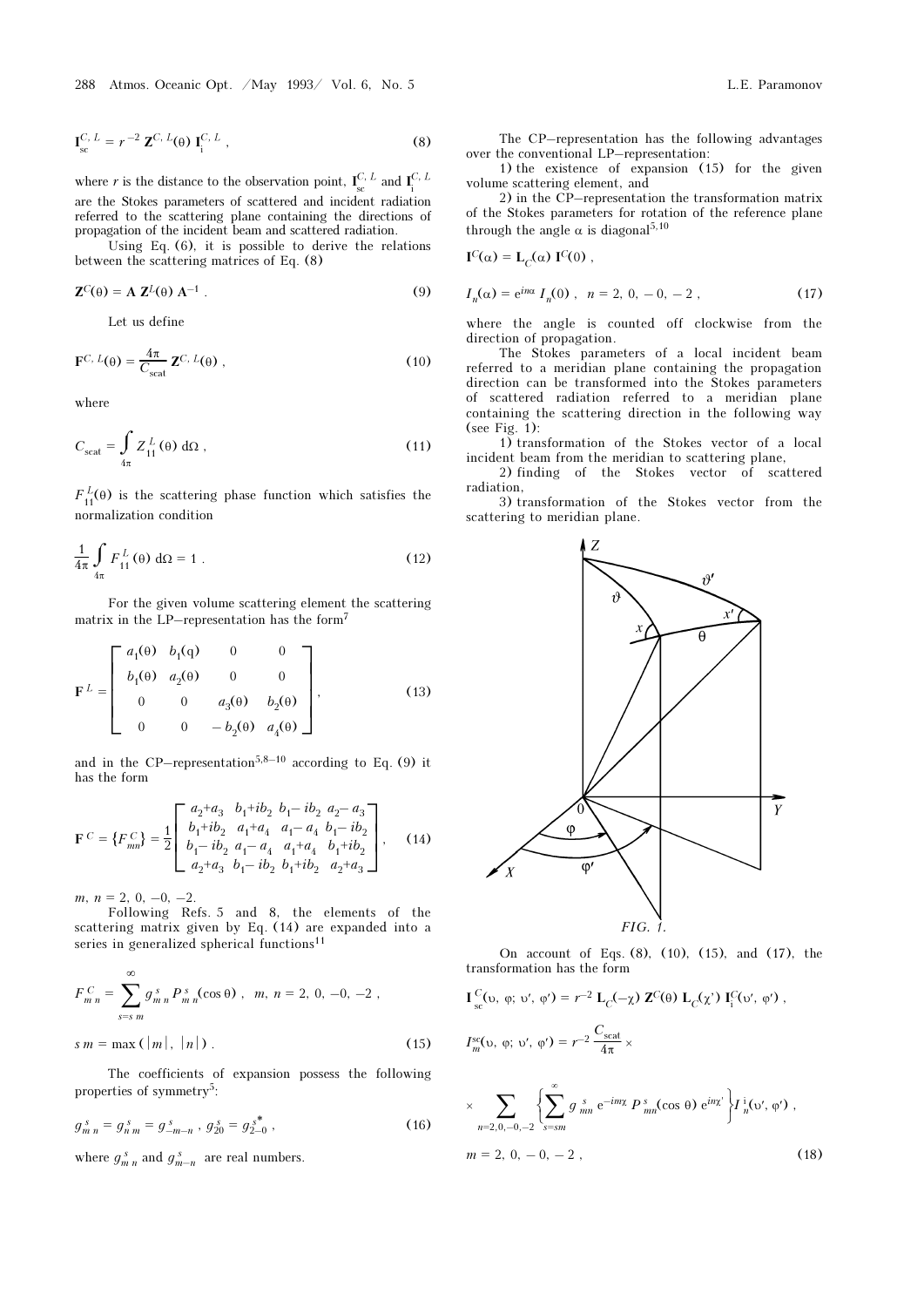where  $I_n^i$  and  $I_m^{sc}$  are the Stokes parameters of a local incident beam and scattered radiation, respectively.

The addition theorem for generalized spherical  $\rm\,functions^{11}$ 

$$
e^{-im\chi} P_{mn}^s(\cos \theta) e^{in\chi'} =
$$
  
= 
$$
\sum_{q=-s}^s (-1)^q P_{mq}^s(\cos \upsilon) P_{qn}^s(\cos \upsilon') e^{iq(\phi-\phi')}
$$
 (19)

makes it possible to exclude the variables  $\chi$ ,  $\theta$ , and  $\chi'$  from formula (18).

For focused or divergent incident beam propagating in directions confined to a conic solid angle  $\Omega'$ , the Stokes parameters of scattered radiation, with allowance for the property of additivity, have the form

$$
I_m^{\text{sc}}(\nu, \varphi; \nu_0') = \frac{1}{\int_{\Omega'} I^{\text{!`}}(\nu', \varphi') \, d\omega' \, \Omega'} \int_{\Omega'} I_m^{\text{sc}}(\nu, \varphi; \nu', \varphi') \, d\omega', \quad (20)
$$

where  $m = 2$ , 0, -0, -2 and  $I^{i}(v', \varphi')$  is the local beam intensity.

An infinitely small quantity<sup>12</sup>  $d\Phi = I d\sigma$ proportional to the radiant power transported by a pencil of rays in directions confined to an element of solid angle dω, where  $d\sigma = r^2 d\omega$  is an element of area the solid angle d $\omega$ cuts out from the sphere of radius  $r$  and  $I$  is the radiant intensity.

In the subsequent treatment

$$
\Phi = \int_{\Omega} I r^2 d\omega
$$

is the radiant flux propagating within the solid angle  $\Omega$ .

The normalization factor in Eq.  $(20)$  is a flux of incident radiation. It should be noted that according to this definition the flux of a parallel beam is zero. In this case the limit  $\Omega' \to 0$  must be taken in Eq. (20) finally resulting in formula (8) (with an accuracy of a factor being equal to the incident radiant intensity) and coinciding with it for a unit intensity of the incident beam.

By normalizing Eq. (20) with allowance for the condition of normalization of the scattering phase function given by Eq. (12), after the use of Eqs.  $(18)$  and (19) and substitution into Eq. (20), we obtain

$$
\hat{I}_{m}^{sc}(\upsilon, \varphi; \upsilon_{0}') = \frac{1}{\int_{\Omega} I^{i}(\upsilon', \varphi') d\omega'} \left\{ \int_{0}^{2\pi} d\varphi' \int_{0}^{\upsilon_{0}'} d\upsilon_{0}' \sin \upsilon' \times \right. \\
\times \sum_{n=2,0,-0,-2} \left\{ \sum_{s=sm}^{\infty} g_{mn}^{s} \sum_{q=-s}^{s} (-1)^{q} \times \right. \\
\times P_{mq}^{s}(\cos \upsilon) P_{qn}^{s}(\cos \upsilon') e^{iq(\varphi - \varphi')} \left\{ I_{n}^{i}(\upsilon', \varphi') \right\}, \\
m = 2, 0, -0, -2 .
$$
\n(21)

Formula (21) takes into account the geometry (divergence or convergence) and structure (intensity and polarization) of the incident beam.

Let us consider some particular cases of formula (21). 1) Incident beam homogeneous in intensity

 $(I^i(\nu', \varphi') = I^i = \text{const})$  and polarization.

(a) Nonpolarized beam. In CP–representation<sup>5,13</sup>  $I_i^C$  =  $= (0, \frac{I^{\perp}}{2}, \frac{I^{\perp}}{2}, 0)^{\mathrm{T}}$ . After integration of Eq. (21) over  $\varphi'$ , the terms of the series with  $q = 0$  remain nonzero, and Eq. (21) is reduced to a simple expression

$$
\hat{I}_{m}^{sc}(v, \varphi; v'_{0}) = \frac{1}{2(1 - \cos v'_{0})} \times
$$
\n
$$
\times \sum_{s=|m|}^{\infty} (g_{m0}^{s} + g_{m-0}^{s}) P_{m0}^{s}(\cos v) \langle P_{s}(\cos v'_{0}) \rangle, \qquad (22)
$$
\n
$$
m = 2, 0, -0, -2,
$$
\n
$$
\langle P_{s}(\cos v'_{0}) \rangle = \int_{\cos v'_{0}}^{1} P_{s}(x) dx = \cos v'_{0}
$$
\n
$$
= \begin{cases}\n1 - \cos v''_{0}, & s = 0, \\
-\sin v'_{0} P_{s}^{-1}(\cos v'_{0}), & s > 0,\n\end{cases}
$$

(23)

where  $P_s$  and  $P_s^m$  are the Legendre polynomials and associated Legendre functions.<sup>11</sup>

The scattering phase function on account of Eqs. (2) and (12) has the form

$$
\hat{I}^{sc}(v, \varphi; v_0') = \hat{I}^{sc}_{0} + \hat{I}^{sc}_{-0} =
$$
\n
$$
= \frac{1}{1 - \cos v_0'} \sum_{s=0}^{\infty} a_1^s P_s(\cos v) \langle P_s(\cos v_0') \rangle , \qquad (24)
$$

where  $a_1^s = g_{00}^s + g_{-00}^s$  are the coefficients of expansion of the scattering phase function  $(F_{11} = a_1(13))$  in the Legendre polynomials.5,9,10

(b) For either sense of polarization of the incident beam, the Stokes vector parameters in the CP– representation are equal to  $(0, I^i, 0, 0)^T$  and  $(0, 0, I^i, 0)^T$ , respectively, and those corresponding to Eq. (21) are

$$
\hat{\Gamma}_{m}^{sc}(\nu, \varphi; \nu_{0}') = \frac{1}{1 - \cos \nu_{0}'} \sum_{s=|m|}^{\infty} g_{m0} P_{m0}^{s}(\cos \nu) \langle P_{s}(\cos \nu_{0}') \rangle,
$$

$$
\hat{I}_{m}^{sc}(\upsilon, \varphi; \upsilon_{0}') = \frac{1}{1 - \cos \upsilon_{0}'} \sum_{s=|m|}^{\infty} g_{m-0} P_{m0}^{s}(\cos \upsilon) < P_{s}(\cos \upsilon_{0}')>,
$$
  
\n
$$
m = 2, 0, -0, -2.
$$
\n(25)

2. Unpolarized incident beam  $(I^{i}(v', \varphi') = I^{i}(v'))$ inhomogeneous in intensity.

Let us expand the function  $I^i(v')$  into a series in the Legendre polynomials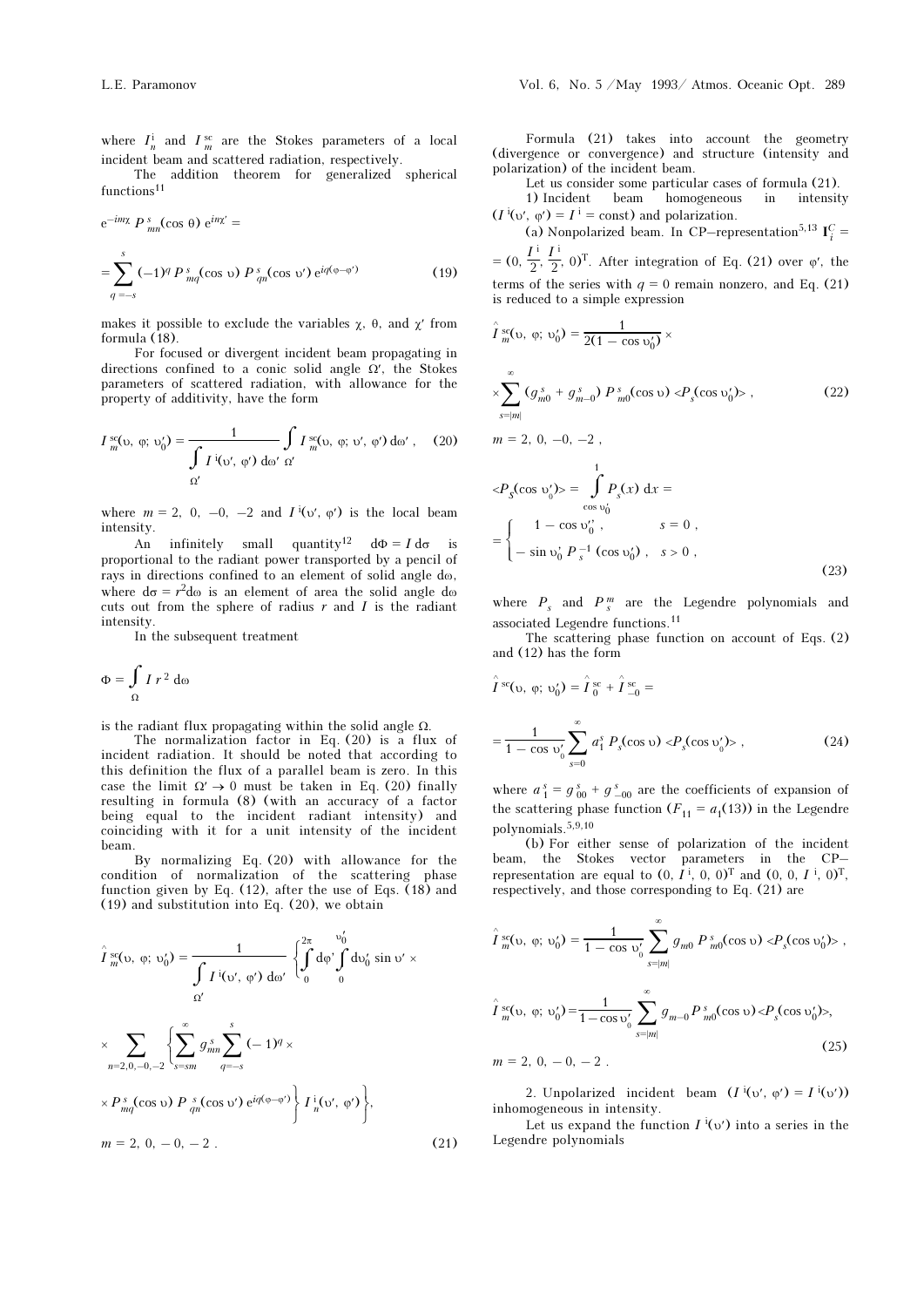$$
I^{i}(v') = \sum_{s=0}^{\infty} a_{s} P_{s}(\cos v') .
$$
 (26)

On account of the formula<sup>11,14</sup>

 $P_{mn}^s(\cos\theta) P_{m'n'}^{s'}(\cos\theta) =$ <sup>=</sup> ∑  $s''=|s-s'|$ s+s′  $C_{s m s' m'}^{s'' m+m'} C_{s n s' n'}^{s'' n+n'} P_{m+m'n+n'}^{s''} (\cos \theta) = ,$  (27)

where  $C_{j m j_1 m_1}^{J M}$  are the Clebsch–Gordan coefficients,<sup>14</sup> we obtain

$$
\hat{I}_{m}^{sc}(v, \varphi; \upsilon_{0}') = \left\{ \sum_{s=|m|}^{\infty} \frac{1}{2} \left( g_{m0}^{s} + g_{m-0}^{s} \right) P_{m0}^{s}(\cos v) \times \sum_{s'=0}^{\infty} a_{s'} \sum_{s''=|s-s'|}^{s+s'} \left[ C_{s0}^{s''0} \right]^{2} < P_{s''}(\cos v_{0}') > \right\} \times \left\{ \sum_{s'=0}^{\infty} a_{s'} < P_{s'}(\cos v_{0}') > \right\}^{-1},
$$
\n(28)

 $m = 2, 0, -0, -2$ .

In formulas (22), (24), (25), and (28) the Stokes parameters of scattered radiation are implicit functions of ϕ referred to the meridian plane, and their dependence is determined by this meridian plane containing the direction (υ, φ). Table I lists the results of calculation by formula (24) for spherical particles with the index of refraction  $m = 1.33$  and diffraction parameter  $\rho = 10$  and 50 for different geometry of the incident beam.

In Refs. 3–4, using the generalized spherical functions the analytical expressions were obtained for the radiant flux scattered by a volume scattering element within different solid angles in the case of focused or divergent incident beam.

It should be noted that analogous problem for a single particle requires that an amplitude matrix (Jones matrix) be used, $13$  since in this case local beams scattered by individual particles are coherent and the complex amplitudes (Jones matrices) rather than the Stokes parameters (light scattering matrices) should be summed.<sup>13</sup> The exception is the case of a parallel incident beam or an arbitrary polarized plane electromagnetic wave.<sup>3</sup>

The analytical expressions obtained enable one to study the effect of the geometry and structure of the incident beam. Moreover, the knowledge of the expansion coefficients in Eq.  $(15)$  (see Refs. 9, 10, 15, and 16) makes the subsequent analysis simpler and minimizes the volume of calculations.

TABLE I.

| $v'_0$ , deg     |                |                   |              |              |  |
|------------------|----------------|-------------------|--------------|--------------|--|
| $\theta^{\circ}$ | 0°             | $1^{\circ}$       | $5^{\circ}$  | $10^{\circ}$ |  |
|                  | $\rho = 10$    |                   |              |              |  |
| $\overline{0}$   | 64.7883        | 64.3951           | 55.6810      | 35.8752      |  |
| 10               | 15.5898        | 15.6271           | 16.3738      | 17.2778      |  |
| 20               | 4.6803         | 4.6763            | 4.6398       | 5.0595       |  |
| 30               | 4.0137         | 4.0184            | 4.0966       | 4.0485       |  |
| 40               | 1.9159         | 1.9118            | 1.8364       | 1.8106       |  |
| 50               | $8.8641(-1)^*$ | $8.9101(-1)$      | $9.8473(-1)$ | 1.1254       |  |
| 60               | $6.7680(-1)$   | $6.7403(-1)$      | $6.1828(-1)$ | $5.4410(-1)$ |  |
| 70               | $2.3923(-1)$   | $2.4108(-1)$      | $2.7974(-1)$ | $3.4629(-1)$ |  |
| 80               | $2.3121(-1)$   | $2.3068(-1)$      | $2.1972(-1)$ | $2.0321(-1)$ |  |
| 90               | $1,5195(-1)$   | $1.5172(-1)$      | $1.4743(-1)$ | $1.4316(-1)$ |  |
| 100              | $6.8309(-2)$   | $6.9105(-2)$      | $8.5518(-2)$ | $1.1246(-1)$ |  |
| 110              | $1.4989(-1)$   | $1.4909(-1)$      | $1.3314(-1)$ | $1.1055(-1)$ |  |
| 120              | $1.2976(-1)$   | $1.3025(-1)$      | $1.4005(-1)$ | $1.5202(-1)$ |  |
| 130              | $1.4838(-1)$   | $1.4857(-1)$      | $1.5342(-1)$ | $1.6951(-1)$ |  |
| 140              | $3.4732(-1)$   | $3.4634(-1)$      | $3.2479(-1)$ | $2.7858(-1)$ |  |
| 150              | $1.8110(-1)$   | $1.8265(-1)$      | $2.1547(-1)$ | $2.7596(-1)$ |  |
| 160              | $4.4452(-1)$   | $4.4252(-1)$      | $4.0075(-1)$ | $3.2824(-1)$ |  |
| 170              | $2.5417(-1)$   | $2.5613(-1)$      | $2.9592(-1)$ | $3.5381(-1)$ |  |
| 180              | $2.5432(-1)$   | $2.5207(-1)$      | $2.1134(-1)$ | $1.9817(-1)$ |  |
|                  |                | $\rho = 50$       |              |              |  |
| $\overline{0}$   | 1244.47        | 1115.16           | 194.655      | 63.5497      |  |
| 10               | 11.4185        | 10.6874           | 11.0932      | 32.9131      |  |
| 20               | 7.4857         | 6.9109            | 5.2298       | 4.7707       |  |
| 30               | 2.7400         | 2.6691            | 2.4212       | 2.5053       |  |
| 40               | 1.3182         | 1.3262            | 1.3913       | 1.3932       |  |
| 50               | $5.3715(-1)$   | $5.6772(-1)$      | $6.2692(-1)$ | $6.7099(-1)$ |  |
| 60               | $3.1315(-1)$   | $2.9715(-1)$      | $2.7959(-1)$ | $2.9123(-1)$ |  |
| 70               | $7.9111(-2)$   | $9.1894(-2)$      | $1.2395(-1)$ | $1.3326(-1)$ |  |
| 80               | $9.5849(-2)$   | $8.6848(-2)$      | $6.9054(-2)$ | $6.8797(-2)$ |  |
| 90               | $2.4738(-2)$   | $2.6777(-2)$      | $3.1191(-2)$ | $3.3794(-2)$ |  |
| 100              | $1.5444(-2)$   | $1.7164(-2)$      | $1.9866(-2)$ | $2.1066(-2)$ |  |
| 110              | $5.4005(-3)$   | $9.7217(-3)$      | $2.0476(-2)$ | $2.6723(-2)$ |  |
| 120              | $2.9429(-2)$   | $3.8332(-2)$      | $5.0239(-2)$ | $4.4060(-2)$ |  |
| 130              | $3.6375(-2)$   | $4.2932(-2)$      | $7.6169(-2)$ | $8.9188(-2)$ |  |
| 140              | $2.4655(-1)$   | $2.2934(-1)$      | $2.1549(-1)$ | $1.8985(-1)$ |  |
| 150              | $1.2251(-1)$   | $1.2867(-1)$      | $1.6019(-1)$ | $1.7927(-1)$ |  |
| 160              | $7.0563(-2)$   | $8.1232(-2)$      | $1.1139(-1)$ | $1.3792(-1)$ |  |
| 170              | $1.3890(-1)$   | $1.4444(-1)$      | $1.6606(-1)$ | $1.7916(-1)$ |  |
| 180              | $2.0613(-1)$   | $1.8439(-$<br>-1) | $3.3481(-1)$ | $2.0715(-1)$ |  |

 $*8.8641(-1) = 8.8641 \cdot 10^{-1}$ 

## **REFERENCES**

1. P. Latimer, J. Opt. Soc. Am. 62, No. 2, 208–211 (1972). 2. P. Latimer, IEEE J. Quantum Electr. 20, No. 12, 1529–

1532 (1984).

3. L.E. Paramonov, Opt. Spektrosk. 72, No. 6, 1417–1424 (1992).

4. L.E. Paramonov and G.V. Oskolkova, Opt. Spektrosk. 74, No. 1, 176–182 (1993).

5. I. Kuscer and M. Ribaric, Optica Acta 6, No. 1, 42–51  $(1959)$ 

6. C.F. Bohren and D.R. Huffmean, Absorption and Scattering by Small Particles (Interscience–Wiley, New York, 1986).